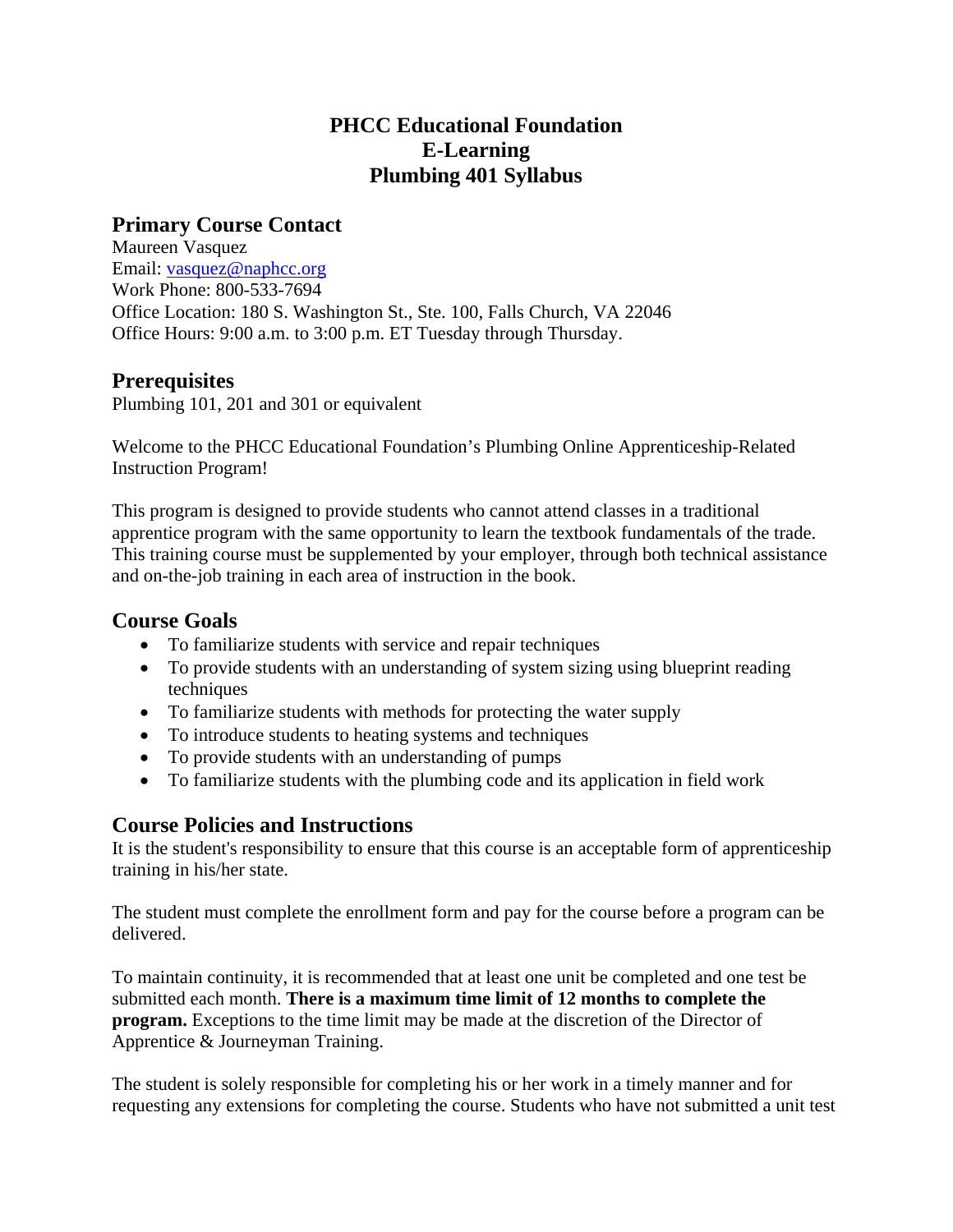in 60 days will receive a warning notice by mail requiring them to complete a minimum of one unit test within 30 days to remain active in the program. Students failing to submit a unit test for 90 consecutive days will be dropped from the program. If the student is dropped from the program, the student forfeits all money paid for the program and receives no credit for the portion completed.

Students in good standing (with an average test grade of 70% or higher) dropped from the program may reinstate their registration and resume studies within 6 months of the date dropped by paying a \$100 reinstatement fee.

No refunds are available on this course.

**All tests are closed-book and are taken on the honor system.** Students are expected to submit original work at all times. Any answers on a test that are verbatim from the textbook will be marked incorrect and no credit will be given. Students violating this policy are subject to removal from the program at the discretion of the PHCC Educational Foundation. All students removed from the program are ineligible for refunds and may not be reinstated in the program under any circumstances.

On-the-job training must be coordinated with the student's employer. **On-the-job training is the responsibility of the apprentice and his/her sponsor.** The apprentice and employer are responsible for maintaining accurate records of on-the-job training and supplying those to the appropriate state apprenticeship agency as required in the state where the apprentice is registered.

Due to varying state requirements for licensing, students are limited to enrollment in one course per calendar year. Exceptions may be made on a case-by-case basis. Requests for waivers to this policy must be made in writing to: Merry Beth Hall, Director of Apprentice & Journeyman Training, PHCC Educational Foundation, 180 S. Washington St., Ste. 100, Falls Church, VA 22046.

# **Course Requirements & Grading**

In order to successfully complete this course, each student must complete all assignments including:

- Reading assignments
- Three discussion board assignments
- Three drawing assignments
- One business math assignment
- Eight unit tests
- One final project
- One final exam

Online tests need instructor review and will be graded and returned within 7 days from the date submitted. In the case of tests or assignments with drawings, please allow up to 30 days for tests to be graded and returned. If you have not received your graded test within 30 days, please contact us at 800-533-7694 or by email at vasquez@naphcc.org.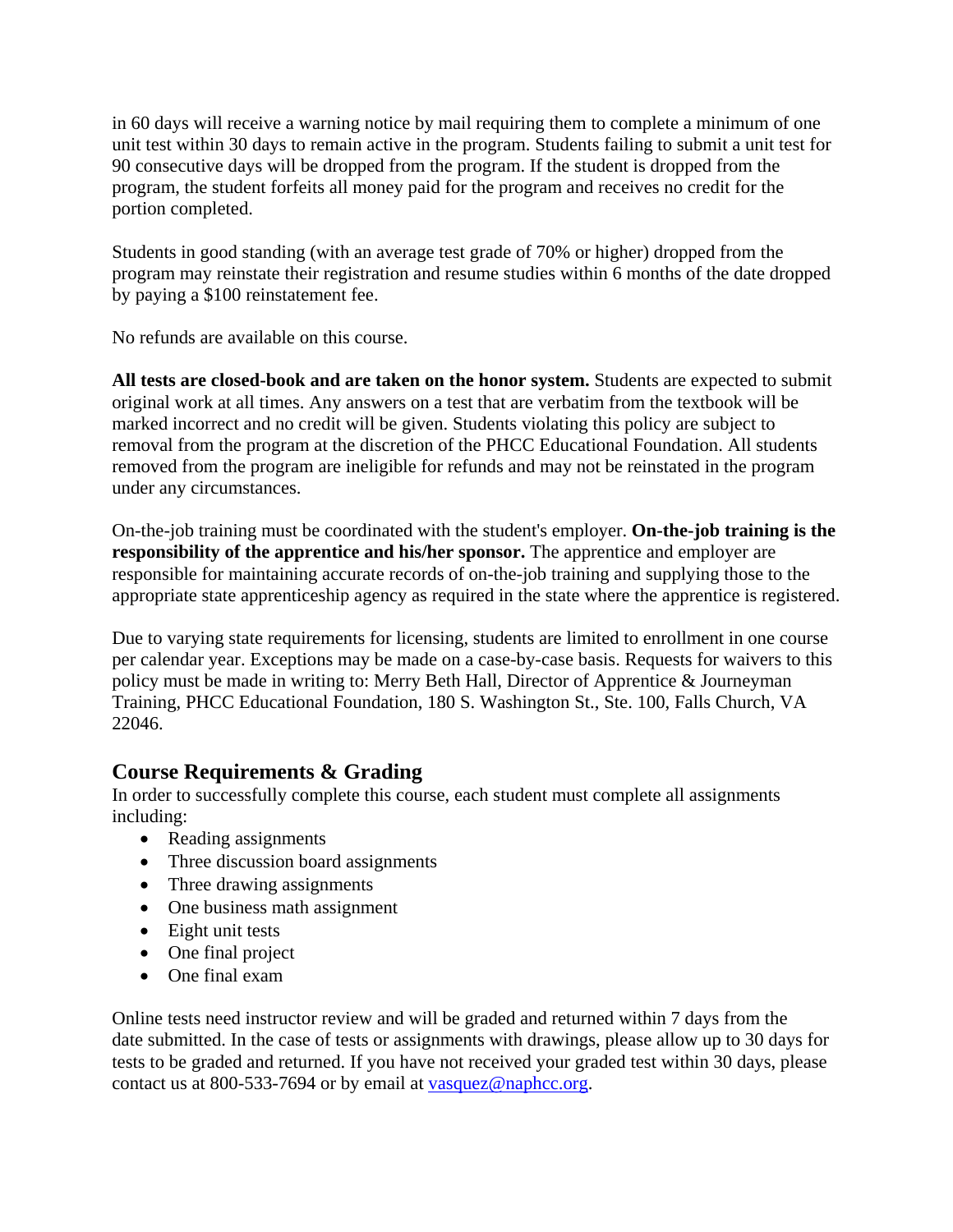Please note that online tests may show an answer as incorrect when it is actually correct. This occurs with fill in the blank and short answer questions. The software is not intuitive and spelling errors or verbiage not exactly like the answer key trigger the software to mark an answer wrong when it is not. The instructor will review all tests to override the software errors so your grade is correct. Please allow up to 7 days from the date submitted for the instructor to review your test.

Students and their employers are responsible for maintaining records for on-the-job training as required by the state in which they are regulated. Upon request, the PHCC Educational Foundation will provide student progress reports on the home study (apprenticeship-related instruction) portion of the apprenticeship to the appropriate state licensing entity.

All assignments must be completed in order to finish and pass the course.

Students are required to achieve a passing grade of 70% on each test. In the case of a score lower than 70%, a test may be re-taken after the student reviews the unit again and is prepared to retake the exam. Students must contact the instructor to re-take the exam (vasquez@naphcc.org) and must wait at least 10 days from the previous attempt before re-taking the exam.

A certificate of completion will be awarded for completion of the program with a minimum 70% grade.

Grades will be calculated based on a total of 600 possible points, meaning that a student must earn at least 420 points to successfully complete the course. However, please note above that students must score a 70% on each test in order to pass that component of the course. Unit tests are worth 25 points each, so 17.5 out of 25 must be scored in order to pass a unit test. Weighting of course assignments and tests is as follows:

Discussion board assignments (3) - 25 points each (75 points total) Drawing assignments  $(3) - 25$  points each  $(75$  points total) Business math assignment  $(1)$  – 50 points Unit tests (8) - 25 points each (200 points total) Final project  $(1)$  – 100 points Final exam  $(1)$  - 100 points

# **Required Textbooks**

PHCC Educational Foundation Plumbing Apprentice & Journeyman Training Committee (2009). *Plumbing 401*, 3rd ed. Clifton Park, NY: Delmar, Cengage Learning.

## **Assignments**

In order to stay on track for course completion within 12 months, students are expected to complete one unit per month.

## **Unit 1 - Service and Repair**

Read Chapters 1-6 in the *Plumbing 401* textbook.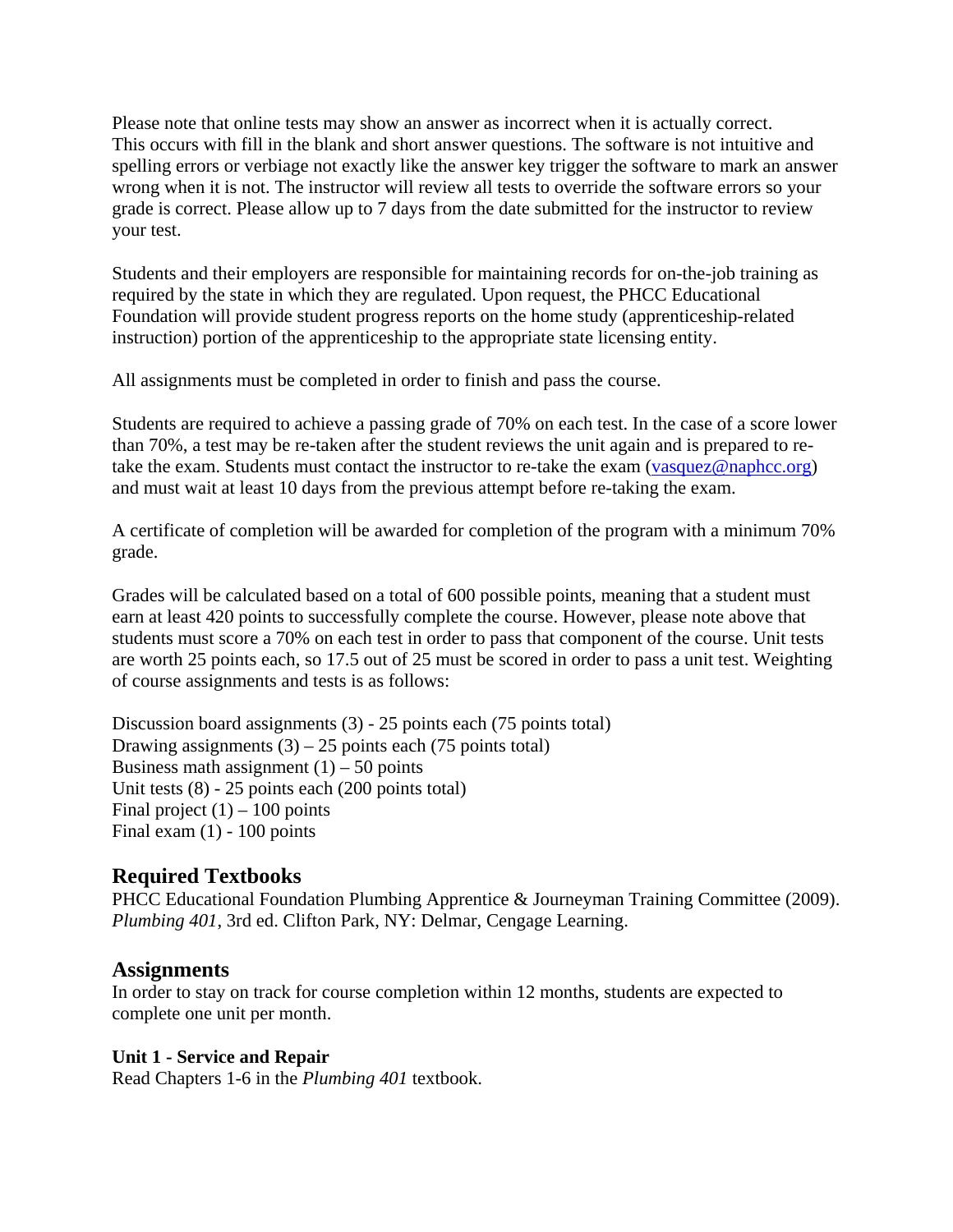#### Video - Excavation Safety

Discussion Board Assignment #1: Discuss in detail an instance when you have had to explain to a customer the need to replace a plumbing appliance or fixture versus repairing it. What was the situation? What was your rationale for replacement versus repair? How did you approach this with the customer? What was the customer's response? Would you do things differently the next time? If you have not had this experience, talk with a journeyman plumber who has had this experience and relate his or her story.

Test #1: Once you have studied the content of Chapters 1 through 6 and are prepared to take a test, you may take the Unit 1 Test by clicking on the link at the bottom of this page. Once you start the test, you may not leave it and come back later. You must complete it at that time. Make sure you have enough time to finish the test before starting it! Please note that all of the tests in this course are **closed-book tests**. As with any academic program, it is expected that you will complete each test without any outside assistance. You are on the honor system.

### **Unit 2 - Service and Repair**

Read Chapters 7-10 in the *Plumbing 401* textbook.

Test #2: Once you have studied the content for this unit and are prepared to take a test, you may take the Unit 2 Test by clicking on the link at the bottom of this page. Again, this is a closedbook test and you may not receive any outside assistance to complete it.

#### **Unit 3 - Blueprint Reading**

Read Chapters 11-14 in the *Plumbing 401* textbook

Video - Isometric Drawing

Drawing Assignment #1: Using the partial plan view of an office building file at the bottom of this page, draw an isometric view of the project. Isometric graph paper is available at the link at the bottom of this page. Scan your drawing and write to a pdf format. Submit your assignment to the instructor at  $vasquez@naphcc.org$ .</u>

Test #3: Once you have mastered the content of this unit and are prepared to take a test, click on the link below to take the Unit 3 Test. This is a closed-book test!

#### **Unit 4 - Installation Practices**

Read Chapters 15-17 in the *Plumbing 401* textbook.

Video - Cross-Connection Control

Test #4: Once you are prepared for the test on this unit, click on the Unit 4 Test link at the bottom of this page. No outside assistance!

#### **Unit 5 - Heating Systems**

Read Chapters 18-24 in the *Plumbing 401* textbook.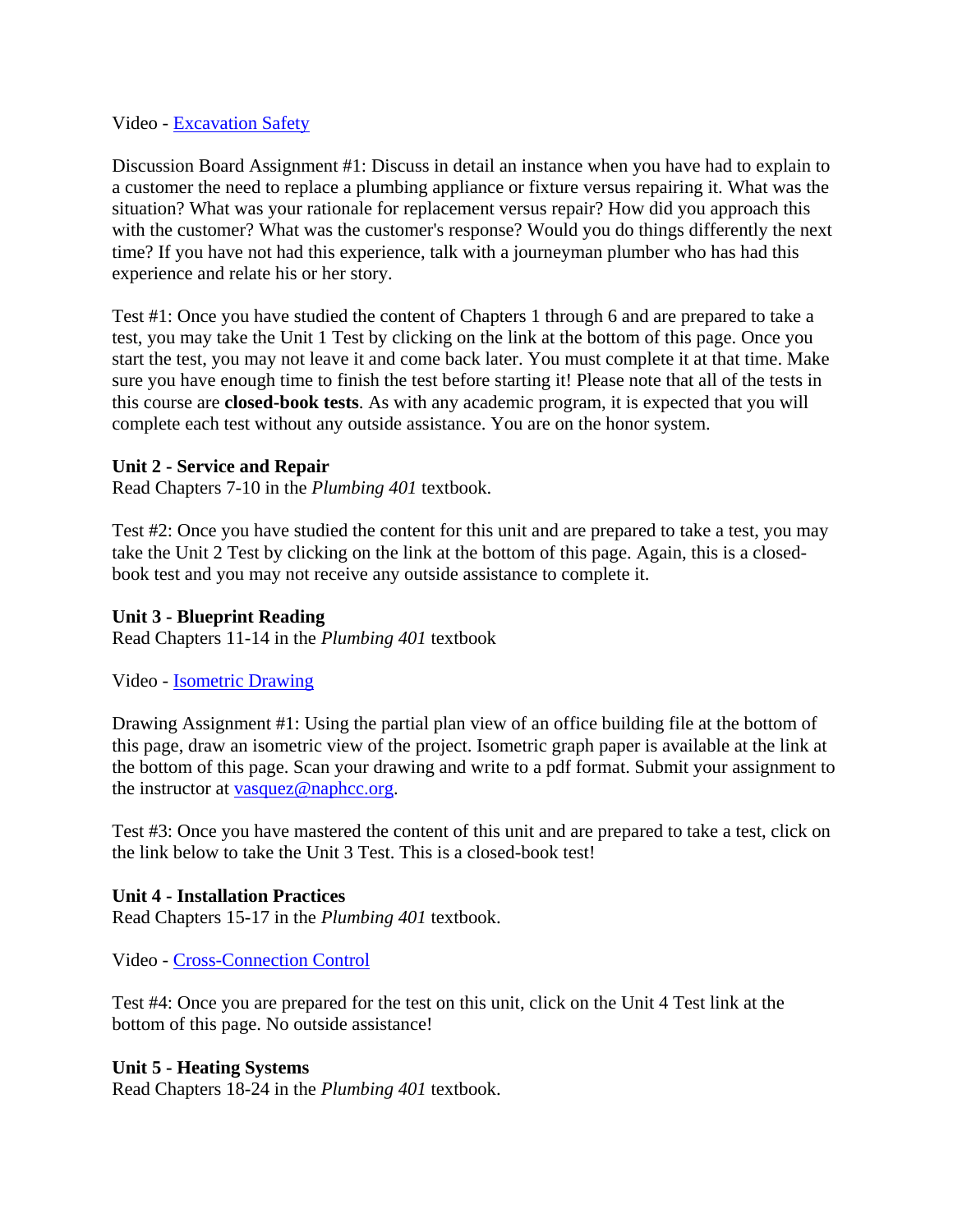#### Video - Steam Systems

#### Video - Hydronic Heating

Discussion Board Assignment #2: Visit the U. S. Green Building Council (http://www.usgbc.org), EPA WaterSense (http://www.epa.gov/watersense/), or another green construction-oriented web site. Search for articles on green practices and/or success stories related to plumbing or heating systems (water- or air-based). Find an article and enter its link onto your entry on the discussion board. Summarize the key points of this article. Add your personal thoughts about the issues discussed in this article. Is this a practical solution? Where would it work? What obstacles exist that might prevent this from becoming a mainstream practice? You must find a unique article that no other students have posted on the discussion board to receive credit.

Drawing Assignment #2: Using the drawing provided at the link below for this assignment, draw the same system with a straight edge, adding three (3) additional radiators on a second floor above the system shown. Show piping details and add any necessary devices. Scan your drawing and write to a pdf document. Submit your assignment to the instructor at vasquez@naphcc.org.

Test #5: Click the link at the bottom of this page to take the Unit 5 Test. Again, this is a closedbook test.

#### **Unit 6 - Related Science**

Read Chapters 25-27 in the *Plumbing 401* textbook.

Video - Pump Curves

Test #6: Once you have mastered the content of this unit and are prepared to take a test, click the Unit 6 Test link at the bottom of this page. This is a closed-book test!

#### **Unit 7 - Blueprint Reading**

Read Chapters 28-31 in the *Plumbing 401* textbook.

Drawing Assignment #3: During a visit to a job, the customer showed you a duplex dwelling where he wants to install two new 40-gallon gas-fired water heaters with new ball valves, T&P valves, and new vent pipe to the brick chimney. He needs a written, firm bid to present to the bank for a loan.

Using the plumbing estimate and plumbing proposal sheets linked at the bottom of this page, detail the water heater specifications (invent a model #), describe the procedure you will use, and detail the labor hours, using the format \$000.00 for your pricing. Complete this in a way that if you needed to take this to collection for your money, it would stand up legally.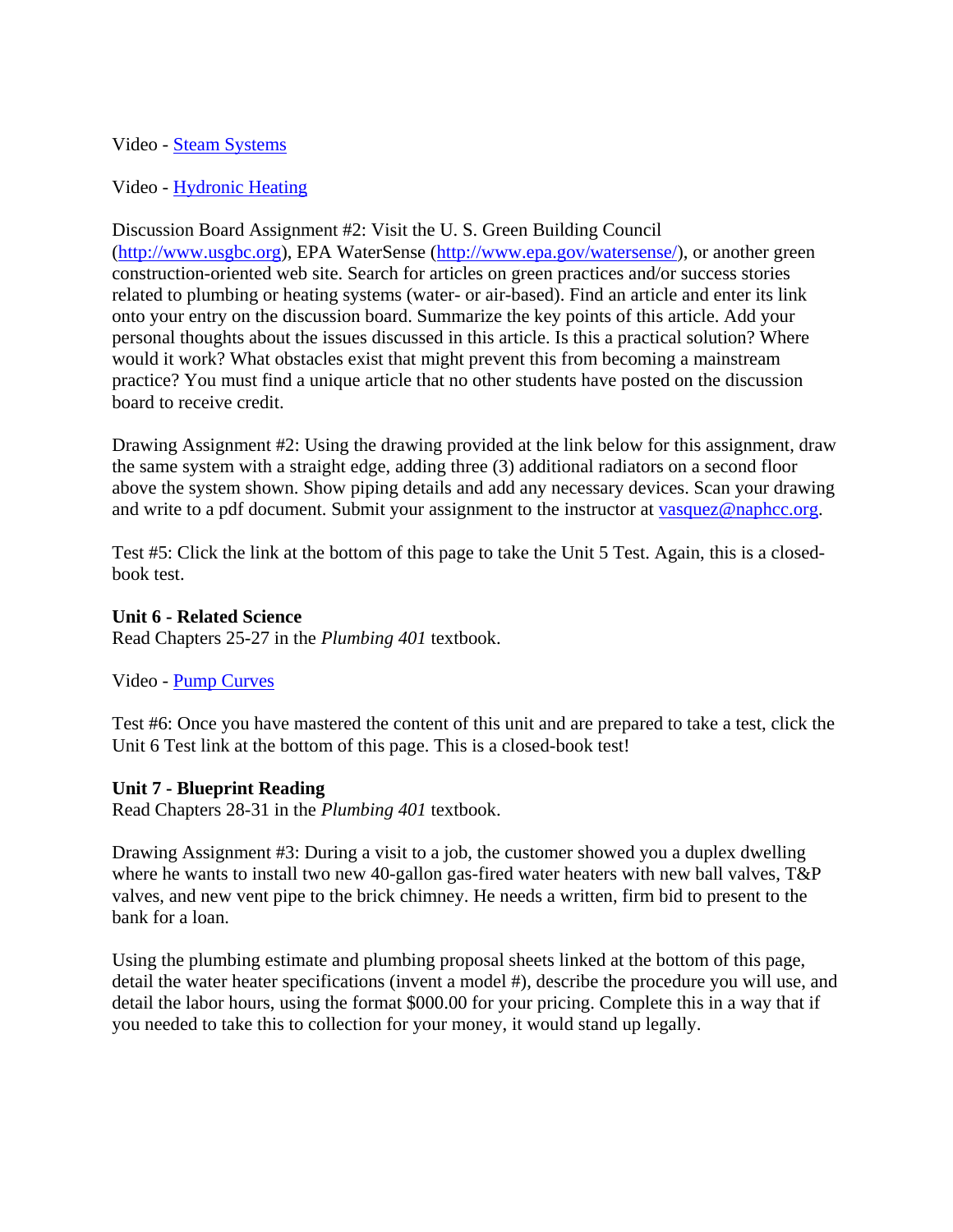You will be graded on the completeness of the assignment including what you will and will not do, but not on the legal aspect of your presentation. Please print clearly. Scan your documents to pdf and submit your assignment to the instructor at vasquez@naphcc.org.

Test #7: When you are prepared to take the Unit 7 Test, click on the link at the bottom of this page. As always, this is a closed-book test.

## **Unit 8 - Plumbing Code**

Read Chapters 32-42 in the *Plumbing 401* textbook. Use the *2006 National Standard Plumbing Code - Illustrated* and your local code as references throughout these chapters.

Discussion Board Assignment #3: Select one of the topics from the bulleted list below. Specify the name and version (year) of the code you are using and identify the section where the topic is addressed. List the code requirements for your selected topic. Note how this is different from the information listed in the textbook, if applicable.

- Allowable water distribution piping materials
- Prohibited joints and connections in DWV piping
- Requirements for and locations of cleanouts
- Required clearances for water closets
- Fixture requirements for dishwashers
- Allowable support intervals for copper tubing and ABS pipe
- Minimum requirements for water distribution systems
- Venting requirements for roof terminals
- Allowable plumbing system tests

Test #8: Click the link below to complete the Unit 8 Test.

## **Business Math**

Scroll to the bottom of this page for the Plumbing 401 Math site link from Cengage Learning. Click to launch the program. Follow the Plumbing 401 Math System Tutorial (attached at top of this page) to learn how to log in to the system and navigate the topics you need to cover. You must log in and enter the Learning Code LCKFXXG837 to enter the course site for Plumbing 401 the first time you log in. You are responsible for reviewing and mastering all of the content in the following math subject areas:

Wages

Averages, Estimates & Pricing Charts

When you have reviewed these items, please **complete the Basic Business Math Test** (listed under the Tests heading on the external course site). This is worth 50 points. You have up to three attempts to get the best grade possible on this assignment.

## **Final Project**